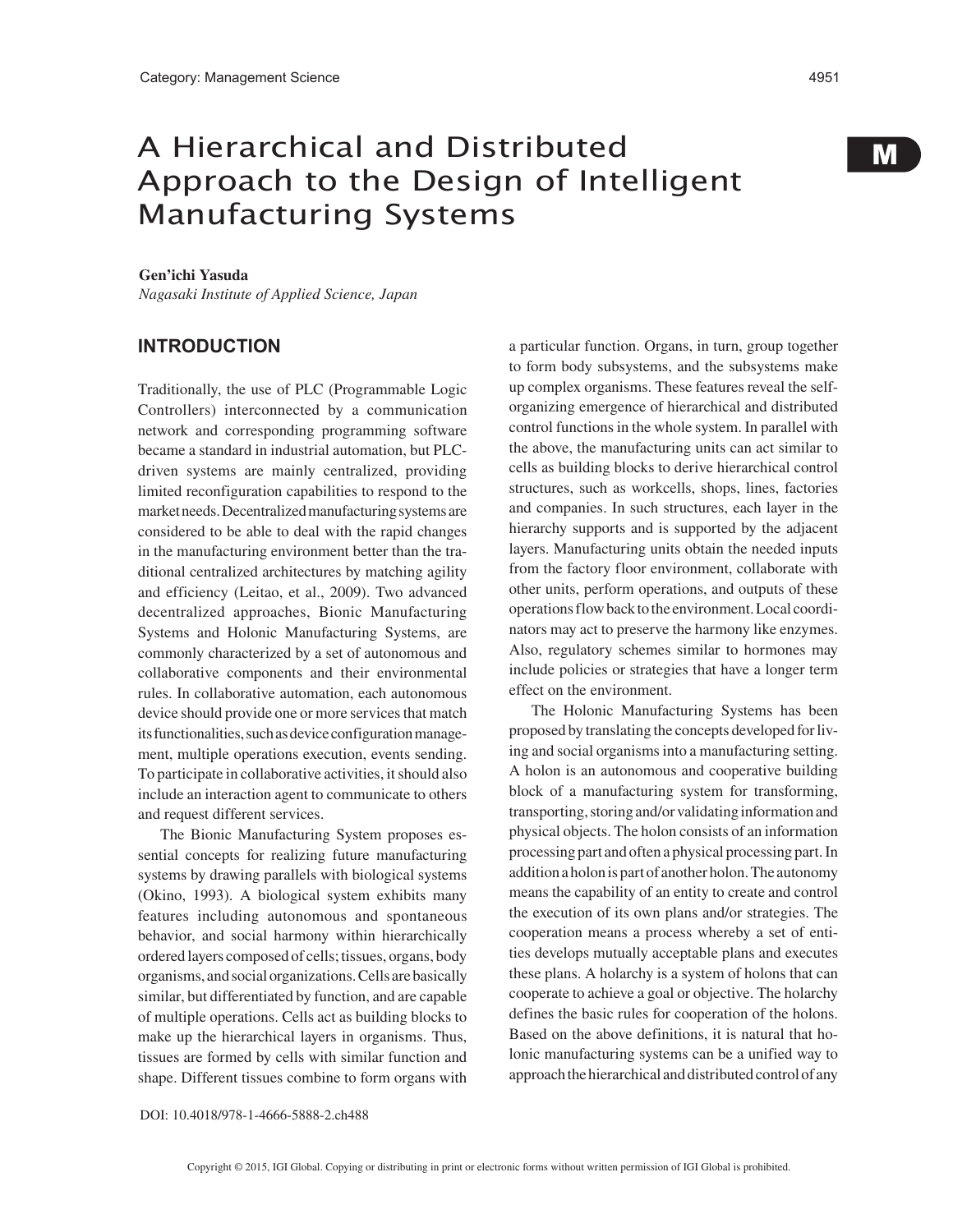manufacturing unit from the elementary manufacturing process level to the whole company level.

Advanced large and complex manufacturing systems have a holonic or self-organizing and selfadaptive hierarchical structure like bionic systems, and the controllers are locally distributed according to their physical structure. So it is natural to realize the hierarchical and distributed control of overall hardware structures. When specification is given at the top-layer, it passes down layer-by-layer to the bottom and finally as primitive actions. In a bottom-up process, the actions of units cumulate and manifest in an operation of the whole system. The key solution for such advanced distributed systems is to realize the cooperation, which is different from generic management and control systems. Currently, the distributed system modeling and analysis meet with difficulties related to the cooperation problem (Celaya, et al., 2009; Kotb, 2007).

This article discusses the specification problem for real-time monitoring and control of different manufacturing processes involved with distributed manufacturing systems. Manufacturing systems are composed of different intelligent elements such as machining centers, parts feeders, handling robots, transporting mobile robots, etc. These elements have the capabilities to work independently and cooperatively with each other. Independent processes of these elements can be characterized as discrete, asynchronous, sequential, and concurrent. Therefore, based on the asynchronous concurrency, the interaction among these elements, such as the process synchronization, mutual exclusion, and deadlock avoidance, should be considered as the main issues in the design of control specification, in parallel with the biological systems. According to the characterization of discrete manufacturing system as a discrete event system, techniques derived from the Petri net are adopted for system modeling and analysis. A systematical approach is presented for the specification of the manufacturing tasks based on the high-level, compact, modular representation of task flows in manufacturing systems as an extension to the original ordinary Petri net formalism.

## **BACKGROUND**

Petri nets can provide a structural design methodology in manufacturing systems through a top-down and/or bottom-up relationship between abstract specification and practical implementation, (Ramaswamy, et al., 1994; Zurawski, et al., 1994). One of the major advantages of using Petri net models is that the same model can be used for the analysis of behavioral properties and performance evolution, as well as for the systematic construction of discrete event simulators and controllers. Due to locality of states and actions, system monitoring can be efficiently provided in real time. By selecting an appropriate detail level with adequate representation of essential features of a system, Petri net models can be constructed applying top-down and bottom-up approaches (Gomes, et al., 2005). Net objects of different meaning can be associated and interpreted according to the purpose of the modeling. As a graphical tool, effective visual representation improves the communication between designers and customers, avoiding complex specifications, ambiguous textual description, or specific mathematical notation which are generally difficult to understand. Because ordinary Petri nets suffer from the lack of high-level constructs, which affects the readability of the final net model, to construct more concise graphs that include information flow, Predicate/Transition nets and their improvement called Colored Petri nets were introduced by attaching data values, called colors, using variables in arc expressions, and attaching Boolean expressions to transitions (Jensen, 1991). In Colored Petri nets information attached to each token as a token color can be inspected and modified when a transition fires. In this way it is also possible to fold several similar subnets into a single net. Hierarchical net modeling allows the system modeler to describe a set of sub-models which all contribute to a much larger model by interacting with each other in a well-defined way.

As a typical manufacturing task, assembly/disassembly planning is associated with the determination of a sequence of operations to be done in order to assemble/assemble a product (Zhang, 1998). High-level Petri nets were used for assembly planning, such that transitions and places represent the assembly operations and the corresponding preconditions and results, respectively. Task planning deals with the translation of an assembly plan into the robot operations that may allow the successful execution of the task. The robot operations involve the planning of sensory operations, gross-motion planning with collision avoidance, and fine-motion planning with contact motions (Zha, 1999; Zhang, et al., 2005). Petri nets can be used to capture the contact states and the transitions between them